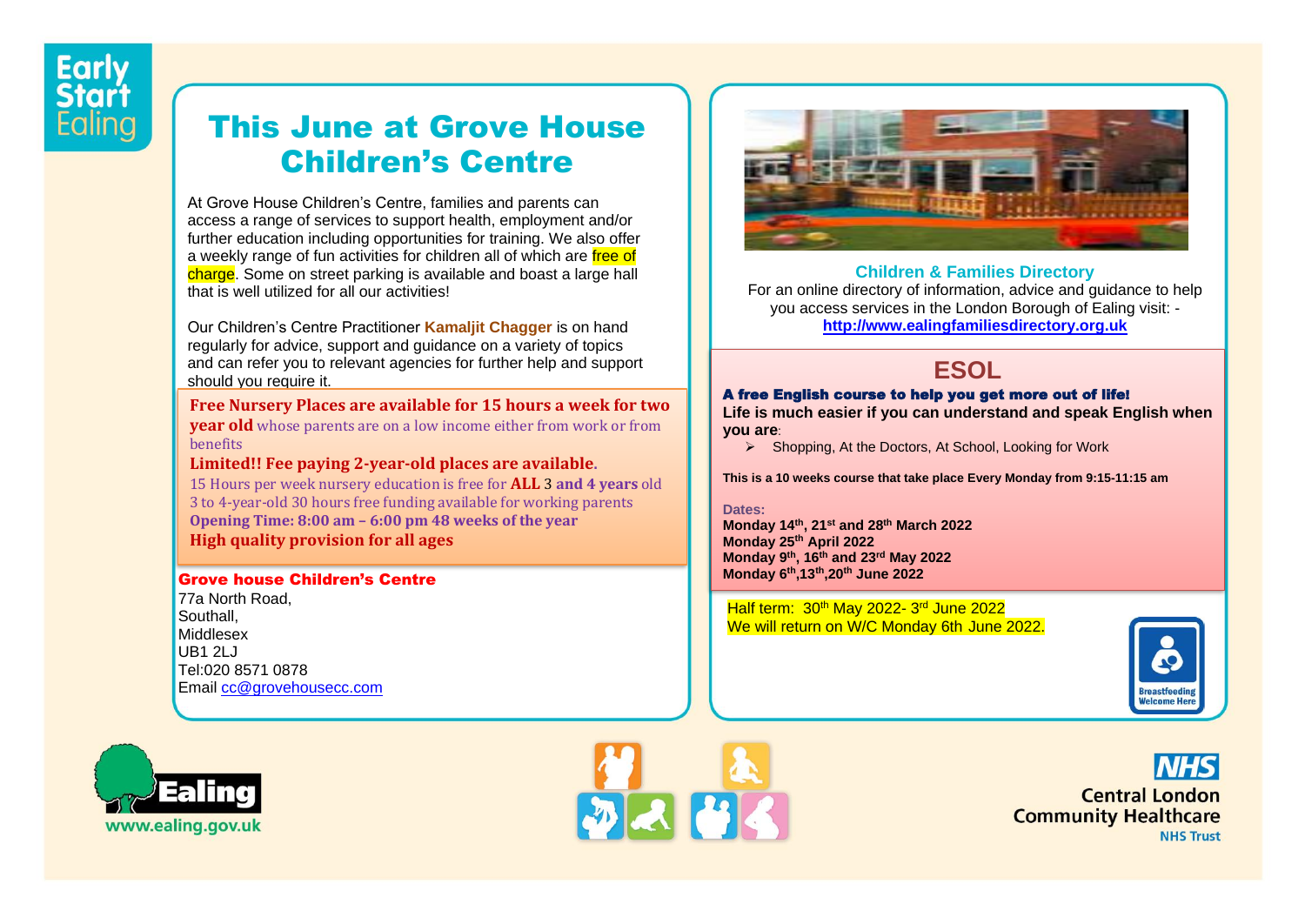

## Grove House Children's Centre Timetable **– June** 2022

| <b>Monday</b>                                                                                       | <b>Tuesday</b>                                                                                                                                                                                                                                                        | <b>Wednesday</b> | <b>Thursday</b>                                                                                                                                                                                                                                                                                                                                                                                                                                                                                                        | Friday | <b>Saturday</b> |
|-----------------------------------------------------------------------------------------------------|-----------------------------------------------------------------------------------------------------------------------------------------------------------------------------------------------------------------------------------------------------------------------|------------------|------------------------------------------------------------------------------------------------------------------------------------------------------------------------------------------------------------------------------------------------------------------------------------------------------------------------------------------------------------------------------------------------------------------------------------------------------------------------------------------------------------------------|--------|-----------------|
| <b>ESOL</b><br>(Training Room)<br><b>Booking Only</b><br>(Term time only)<br>$9:15 - 11:15$ am<br>п | <b>Stay &amp; Play</b><br><b>With Kamaljit</b><br>(Term time only)<br>$9:15am - 10:45am$<br>Birth - 5 years<br>大学术 下学术<br>Stay<br>play!<br><b>MARSH</b><br>30<br><b>* 长沙米 长沙米</b><br><b>Early Bird</b><br>(Referral only)<br>$10.00am -$<br>1.00pm<br>(Training Room) |                  | <b>Healthy Start</b><br><b>Vitamins</b><br>Please collect your<br>vitamins from Grove<br><b>House Nursery</b><br><b>School &amp; Children's</b><br>Centre if you have<br>received your<br><b>Healthy Start</b><br>Vouchers for<br>Women & Children<br><b>Mon-Wed</b><br>8:30-11:30 Please<br>call us to check<br>availability.<br>020 8571 0878<br>To find out more<br>about Healthy Start<br>Vouchers visit<br>www.healthystart.nhs.uk<br><b>Early Bird +</b><br>(Referral only)<br>8:00am -1:00pm<br>(Training Room) |        | <b>Sunday</b>   |

Grove House Children's Centre, 77a North Road, Southall. Middlesex UB1 2LJ Tel: 020 8571 0878 See our website for more information [www.ealingfamiliesdirectory.org.uk](http://www.ealingfamiliesdirectory.org.uk/)